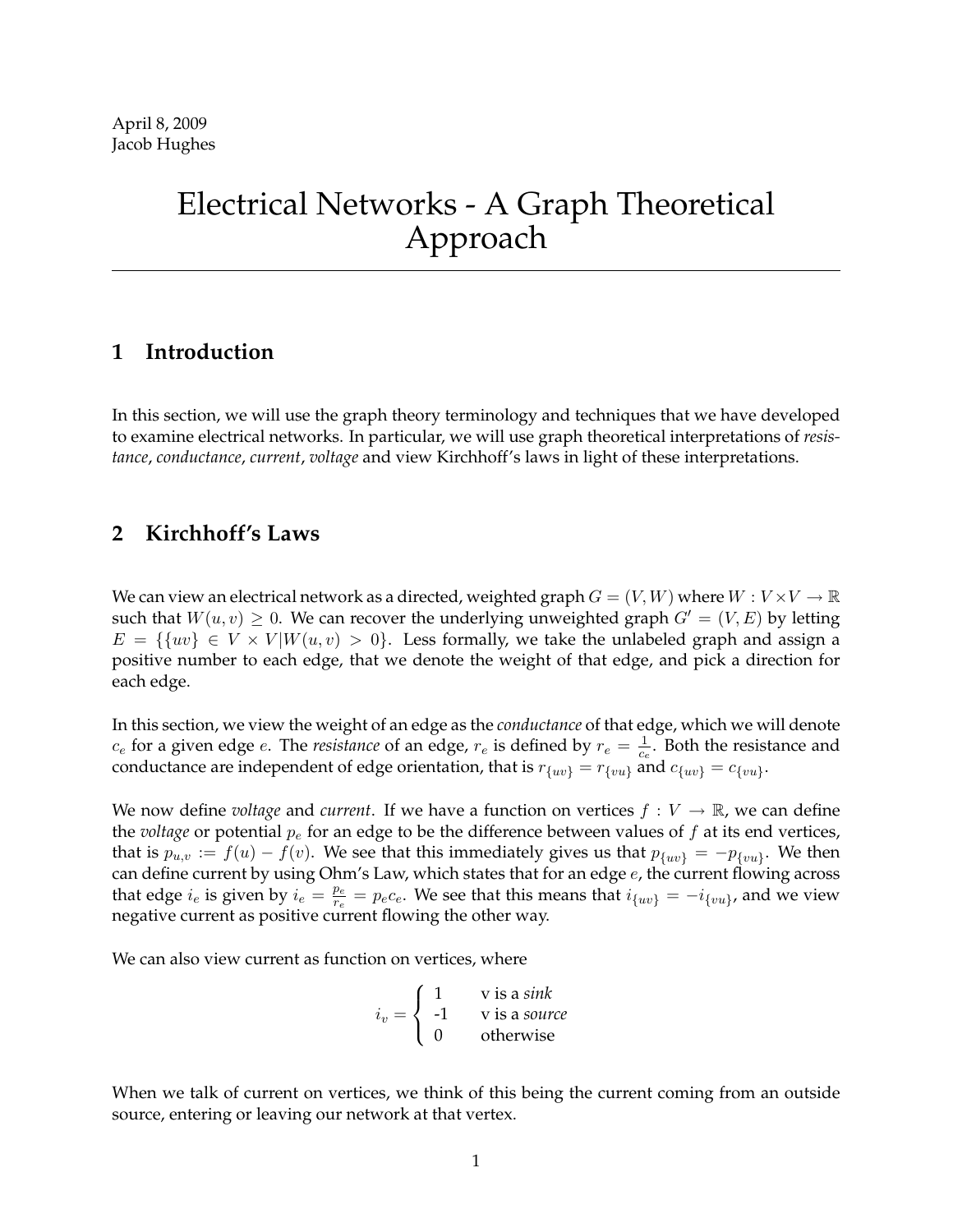In general, the values for the source and the sink need not be 1, but we will restrict ourselves to that case. We think of this as 1 unit of current entering the network at the source, and 1 unit leaving at the sink. So far, all of our definitions and rules have been for a single edge, or pair of vertices connected by an edge. A natural question then arises, how does the structure of the network determine current and voltage? This is partially answered by Kirchhoff's Laws.

#### **Kirchhoff's Current Law**

$$
i_V = i_E B^*.
$$

Here,  $i_V$  is the vector giving values  $i_v$  for each  $v \in V$ ,  $i_E$  is the vector giving values  $i_e$  for each  $e \in E$ , and B is the directed edge adjacency matrix, the  $|V| \times |E|$  matrix where

$$
B_{v,e} = \begin{cases} 1 & v \text{ is the head of } e \\ -1 & v \text{ is the tail of } e \\ 0 & \text{otherwise} \end{cases}
$$

Kirchhoff's Current Law can also be stated as

$$
i_v = \sum_{u \sim v} i_{\{uv\}},
$$

and can be thought of as "what goes in must come out."

#### **Kirchoff's Voltage Law**

For any cycle  $v_1, v_2, \cdots, v_k$ ,

$$
\sum_{j=1}^{k+1} p_{\{v_j v_{j+1}\}} = 0,
$$

where  $v_{k+1} = v_1$ .

A special case of Kirchhoff's Voltage law occurs when all edges have the same resistance, which then tells us (by Ohm's Law) that

$$
\sum_{j=1}^{k+1} i_{\{v_j v_{j+1}\}} = 0,
$$

#### **Connection with the Combinatorial Laplacian**

We can now see how our combinatorial Laplacian relates to electrical networks. By Ohm's Law, for given edge  $e$  we have that  $i_e=p_e c_e$ , and we know that  $p_{\{uv\}}:=f(u)-f(v)$ , so we can express the vector  $i_E = f_V BC$ , where C is the  $|E| \times |E|$  diagonal matrix of giving the conductances on each edge. But then we can use this conjunction with Kirchhoff's Current Law to state that  $i_V = i_E B^* = f_V B C B^* = f_V L$ , where L is the weighted combinatorial Laplacian.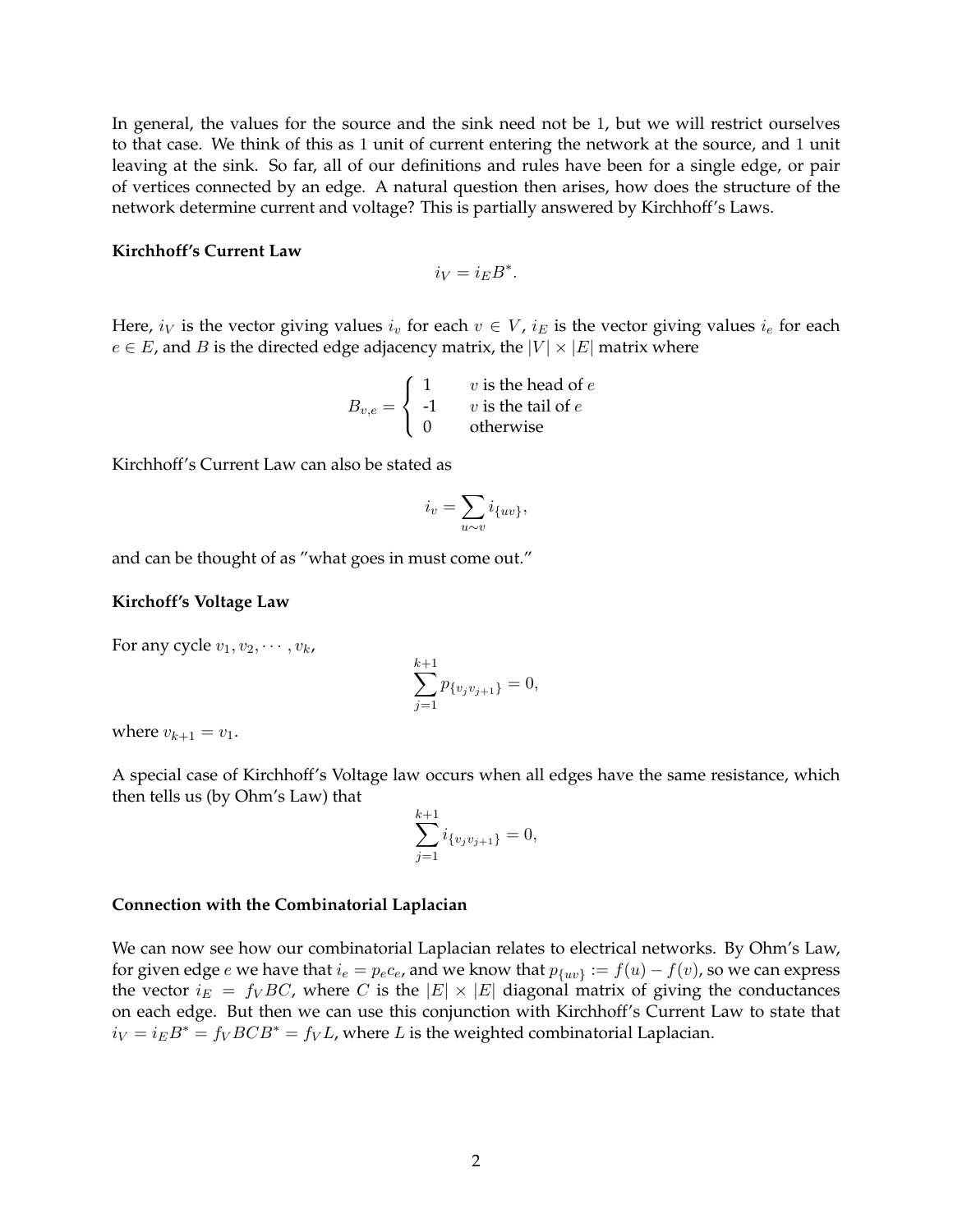### **3 A Simple Case**

We now restrict ourselves to a specific case, where  $G$  is a wieghted graph with no loops, no multiple edges between vertices, and each edge has weight 1.

**Theorem 1.** *Given such a* G*, and* s, tinV (G)*, the source and sink, respectively, we can claim that the following current distribution satisfies Kirchhoff's laws:*

$$
I_{\{uv\}}=\frac{\tau(s,a,b,t)-\tau(s,b,a,t)}{\tau(G)},
$$

*where*  $\tau(G)$  *is the number of spanning trees of* G, and  $\tau(s, a, b, t)$  *is the number of spanning trees of* G *such that the path running from* s *to* t *goes through* a *and then* b*.*

*Proof.* For a given spanning tree  $T$ , we define

$$
i_{\{ab\}}^{(T)} = \begin{cases} 1 & T \text{ contains a path from s to t that runs through a and then b} \\ -1 & T \text{ contains a path from s to t that runs through b and then a} \\ 0 & \text{otherwise} \end{cases}
$$

We notice that for any T, the current distribution given by  $i_{lab}^{(T)}$  $\binom{a}{a}$  satisfies the Kirchhoff Current Law. Also, we notice that if any two distributions satisfy the Current Law, then their sum does as well. Therefore the sum  $\sum_T i_{\{ab} }^{(T)}$  $\binom{1}{\{ab\}}$  also satisfies the Current Law, and we see it has total charge  $\tau(G)$ . Let  $i_{\{ab\}} = \sum_{T} i_{\{ab\}}^{(T)} = \tau(s, a, b, t) - \tau(s, b, a, t)$ . We know that the distribution  $i_{\{ab\}}$  satisfies the current law, so it remains to show that is satisfies the voltage law as well. Since we assumed the resistance was 1 for each edge, we can deal with the special case.

In other words, we must show that for a cycle  $v_1, v_2, \dots, v_k$ ,

$$
\sum_{j=1}^{k+1} i_{\{v_j v_{j+1}\}} = 0,
$$

which is to show that

$$
\sum_{j=1}^{k+1} \sum_{T} i^{(T)}_{\{v_j v_{j+1}\}} = 0.
$$

To do this, we first define a *thicket*. A *thicket* is a spanning forest with exactly two components, one containing  $s$  and one containing  $t$ . For a thicket  $F$ , we define

$$
i^{(F)}_{\{ab\}} = \left\{ \begin{array}{ll} i^{(F \cup \{ab\})}_{\{ab\}} & \quad \text{if } F \cup \{ab\} \text{ is a spanning tree} \\ 0 & \quad \text{otherwise} \end{array} \right.
$$

Then we notice that  $\sum_T i_{\{ab\}}^{(T)}=\sum_F i_{\{ab\}}^{(F)}$  $\mathcal{A}_{\{ab\}}^{(F)}$ , and that for a fixed thicket  $F$  we have  $\sum_{j=1}^{k+1} i^{(F)}_{\{v_j v_{j+1}\}} = 0.$ They sum to zero since any cycle will in  $G$  will have an even number of "crossings" between the